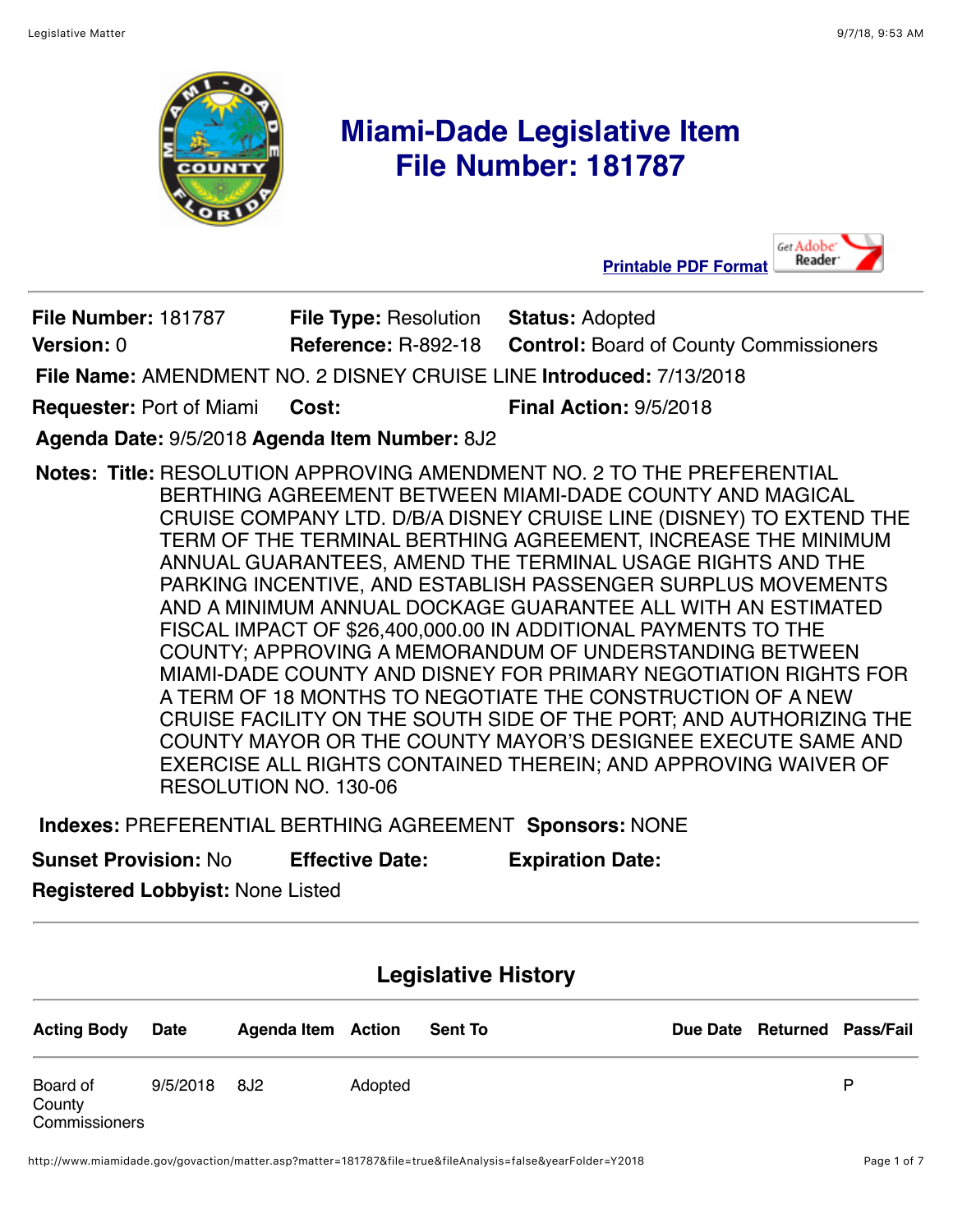| County<br>Attorney                  | 8/28/2018             |          | Assigned Hugo Benitez                                                                                                                                                                                            |                     |           |  |  |
|-------------------------------------|-----------------------|----------|------------------------------------------------------------------------------------------------------------------------------------------------------------------------------------------------------------------|---------------------|-----------|--|--|
| County<br>Attorney                  | 8/28/2018             |          | Assigned Office of Agenda Coordination                                                                                                                                                                           |                     | 8/28/2018 |  |  |
| <b>REPORT:</b>                      | <b>RETURNED</b>       |          |                                                                                                                                                                                                                  |                     |           |  |  |
| County<br>Attorney                  | 8/27/2018             | Assigned | Miguel A. Gonzalez                                                                                                                                                                                               | 8/28/2018           |           |  |  |
| <b>REPORT:</b>                      | <b>RETURNED</b>       |          |                                                                                                                                                                                                                  |                     |           |  |  |
| Office of<br>Agenda<br>Coordination | 8/27/2018             |          | Assigned County Attorney                                                                                                                                                                                         | 10/2/2018           |           |  |  |
| <b>REPORT:</b>                      | Revised reso and memo |          |                                                                                                                                                                                                                  |                     |           |  |  |
| Office of<br>Agenda<br>Coordination | 7/17/2018             |          | Assigned Jack Osterholt                                                                                                                                                                                          |                     |           |  |  |
| <b>REPORT:</b>                      | Returned              |          |                                                                                                                                                                                                                  |                     |           |  |  |
| County<br>Attorney                  | 7/17/2018             |          | Assigned Office of Agenda Coordination                                                                                                                                                                           |                     |           |  |  |
| <b>REPORT:</b>                      | <b>ITEM RETURNED</b>  |          |                                                                                                                                                                                                                  |                     |           |  |  |
| County<br>Attorney                  | 7/13/2018             | Assigned | Miguel A. Gonzalez                                                                                                                                                                                               |                     | 7/16/2018 |  |  |
| <b>REPORT:</b>                      | <b>ITEM RETURNED</b>  |          |                                                                                                                                                                                                                  |                     |           |  |  |
| Office of<br>Agenda<br>Coordination | 7/13/2018             |          | Assigned County Attorney                                                                                                                                                                                         | 9/5/2018            |           |  |  |
| <b>REPORT:</b>                      | BCC.                  |          | Seaport - No Sponsor - Pending July Cmte - County Attorney: Miguel Gonzalez - Attachments: Agreement<br>- Page Numbers: 20 - Note: Administration intends to waive this item out of committee and unto July 24th |                     |           |  |  |
| Jack Osterholt 7/13/2018            |                       |          | Assigned Office of Agenda Coordination                                                                                                                                                                           | 7/13/2018 7/13/2018 |           |  |  |
| <b>Legislative Text</b>             |                       |          |                                                                                                                                                                                                                  |                     |           |  |  |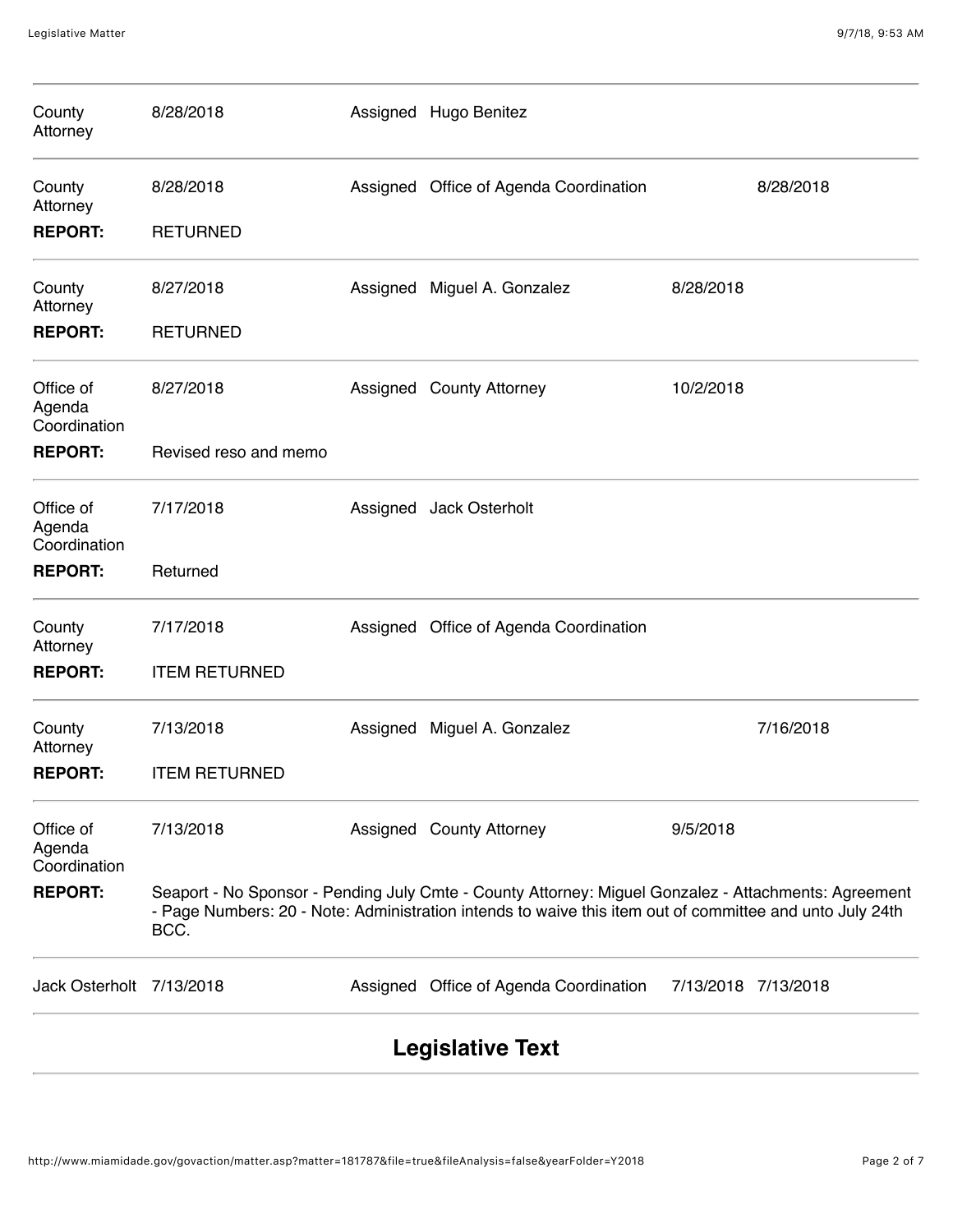#### **TITLE**

RESOLUTION APPROVING AMENDMENT NO. 2 TO THE PREFERENTIAL BERTHING AGREEMENT BETWEEN MIAMI-DADE COUNTY AND MAGICAL CRUISE COMPANY LTD. D/B/A DISNEY CRUISE LINE (DISNEY) TO EXTEND THE TERM OF THE TERMINAL BERTHING AGREEMENT, INCREASE THE MINIMUM ANNUAL GUARANTEES, AMEND THE TERMINAL USAGE RIGHTS AND THE PARKING INCENTIVE, AND ESTABLISH PASSENGER SURPLUS MOVEMENTS AND A MINIMUM ANNUAL DOCKAGE GUARANTEE ALL WITH AN ESTIMATED FISCAL IMPACT OF \$26,400,000.00 IN ADDITIONAL PAYMENTS TO THE COUNTY; APPROVING A MEMORANDUM OF UNDERSTANDING BETWEEN MIAMI-DADE COUNTY AND DISNEY FOR PRIMARY NEGOTIATION RIGHTS FOR A TERM OF 18 MONTHS TO NEGOTIATE THE CONSTRUCTION OF A NEW CRUISE FACILITY ON THE SOUTH SIDE OF THE PORT; AND AUTHORIZING THE COUNTY MAYOR OR THE COUNTY MAYOR'S DESIGNEE EXECUTE SAME AND EXERCISE ALL RIGHTS CONTAINED THEREIN; AND APPROVING WAIVER OF RESOLUTION NO. 130-06

## **BODY**

WHEREAS, this Board desires to accomplish the purposes outlined in the accompanying memorandum, a copy of which is incorporated herein by reference,

NOW, THEREFORE, BE IT RESOLVED BY THE BOARD OF COUNTY COMMISSIONERS OF MIAMI-DADE COUNTY, FLORIDA, that this Board:

Section 1. Approves Amendment No. 2 ("Amendment No. 2") for and on behalf of Miami-Dade County, in substantially the form attached and made part hereof, to the Preferential Berthing Agreement between Miami-Dade County ("County") and Magical Cruise Company Ltd. d/b/a Disney Cruise Line ("Disney") to extend the term of the terminal berthing agreement, increase the minimum annual guarantees, amend the terminal usage rights and the parking incentive, and establish passenger surplus movements and a minimum annual dockage guarantee, all with an estimated fiscal impact of \$26,400,000.00 in additional payments to the County.

Section 2. Approves the Memorandum of Understanding between the County and Disney, attached as Exhibit B to attached Amendment No. 2, providing for primary negotiation rights for a term of 18 months to negotiate the construction of a new cruise facility on the south side of the Port.

Section 3. Authorizes the County Mayor or County Mayor's designee to execute the documents approved pursuant to Sections 1 and 2 hereof and to exercise all rights contained therein.

Section 4. Approves waiver of provisions of Resolution No. R-130-06 requiring execution by all parties of the agreement prior to approval by this Board for the reasons stated in the accompanying County Mayor's memorandum.

#### **HEADER** Date:

To: Honorable Chairman Esteban L. Bovo, Jr. and Members, Board of County Commissioners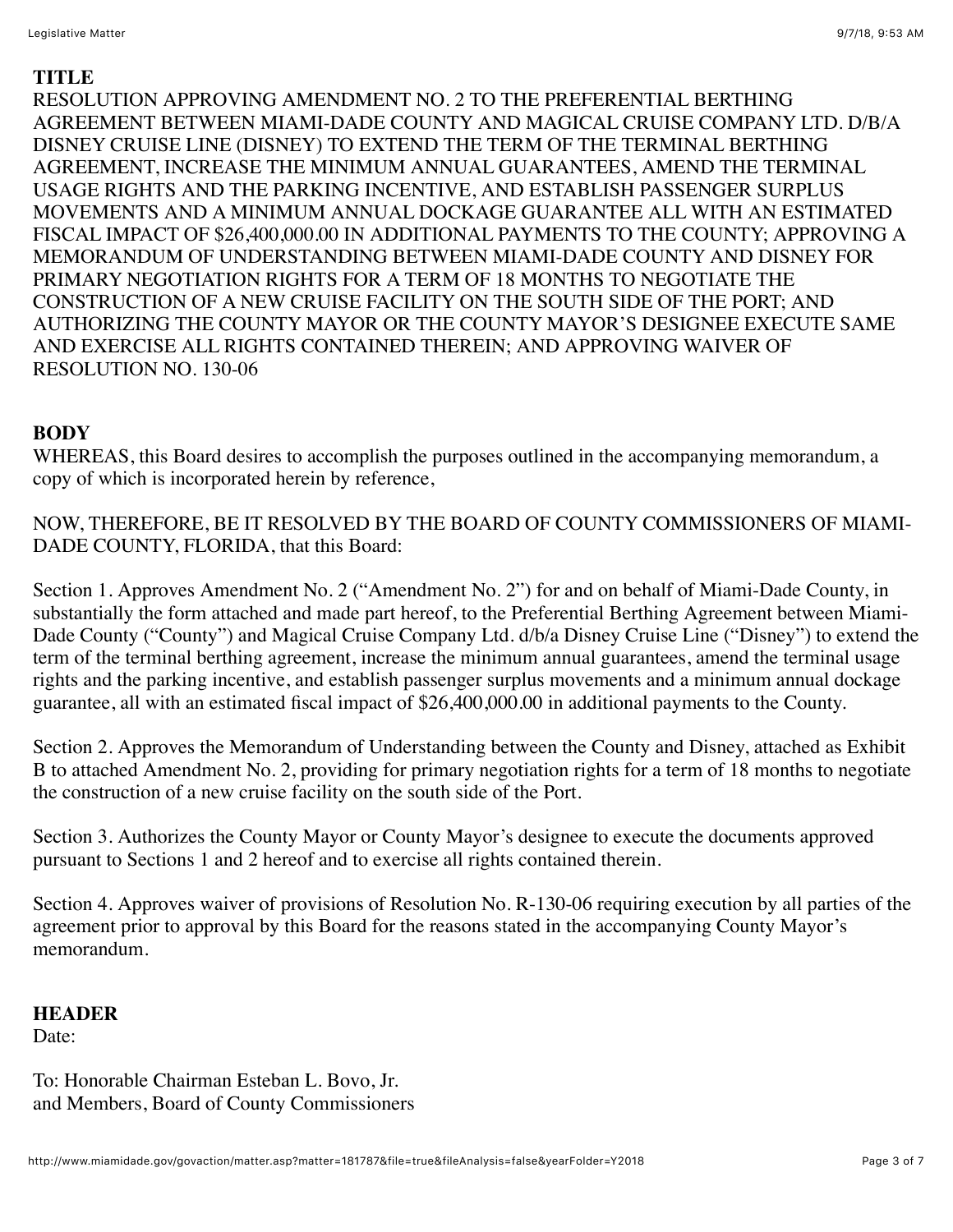From: Carlos A. Gimenez Mayor

Subject: Resolution Approving and Authorizing Execution of Amendment No. 2 to the Preferential Berthing Agreement Between Miami-Dade County and Magical Cruise Company Ltd d.b.a. Disney Cruise Line and a Memorandum of Understanding

## **STAFF RECOMMENDATION**

#### Recommendation

It is recommended the Board of County Commissioners (Board) approve the accompanying resolution approving and authorizing the execution of Amendment No. 2 ("Second Amendment") to the Preferential Berthing Agreement between Miami-Dade County ("County") and Magical Cruise Company d.b.a. Disney Cruise Line ("Disney") and a Memorandum of Understanding ("MOU").

#### Scope

The Port is located within District 5, which is represented by Commissioner Eileen Higgins. The impact of this agenda item is countywide, as the Port is a regional asset and generates employment for residents throughout Miami-Dade County.

#### Delegated Authority

The resolution authorizes the County Mayor or County Mayor's designee to execute the Amended and Restated Cruise Terminal Agreement on behalf of Miami-Dade County and to exercise, approve, or deny (as applicable) any cancellation rights, termination rights, berthing requests, and/or other County rights conferred in the Agreement.

### Fiscal Impact/Funding Source

This item accomplishes two objectives: (1) an Amendment No. 2 to the Preferential Berthing Agreement with changes to preferential berthing rights, minimum annual guarantees and term, and (2) outlines a Memorandum of Understanding (MOU) for the construction of a new cruise terminal on the south side of the port for Disney.

1. This Agreement provides the County with a continuation of Disney's Minimum Annual Guarantee of 100,000 Passenger Movements during Fiscal Year 2018. However, Disney agrees to increase its Minimum Annual Guarantee to the County to 150,000 Passenger Movements each Fiscal Year, commencing Fiscal Year 2019 through Fiscal Year 2022. Additionally, Disney is expecting to increase its passenger volumes by replacing its current seasonal service with a year-round 5/5/4 rotation onboard a large vessel (minimum 3,500 passengers), commencing January 2023, increasing its Minimum Annual Guarantee to 360,000 Passenger Movements during Fiscal Year 2023 through the Term. Starting Fiscal Year 2019, Disney may accrue Passenger Surplus Movements to offset shortfalls in its Minimum Annual Guarantee, similar to other cruise line agreements, as further detailed in the Background Section of this memorandum.

Commencing Fiscal Year 2019, in addition to guaranteeing Minimum Annual Wharfage revenue, Disney also guarantees Minimum Annual Dockage revenue based on the then-applicable dockage Tariff rate and 80 percent of Disney's anticipated vessel calls in a given Fiscal Year. This represents an additional guarantee of approximately \$890,000 in Fiscal Year 2019.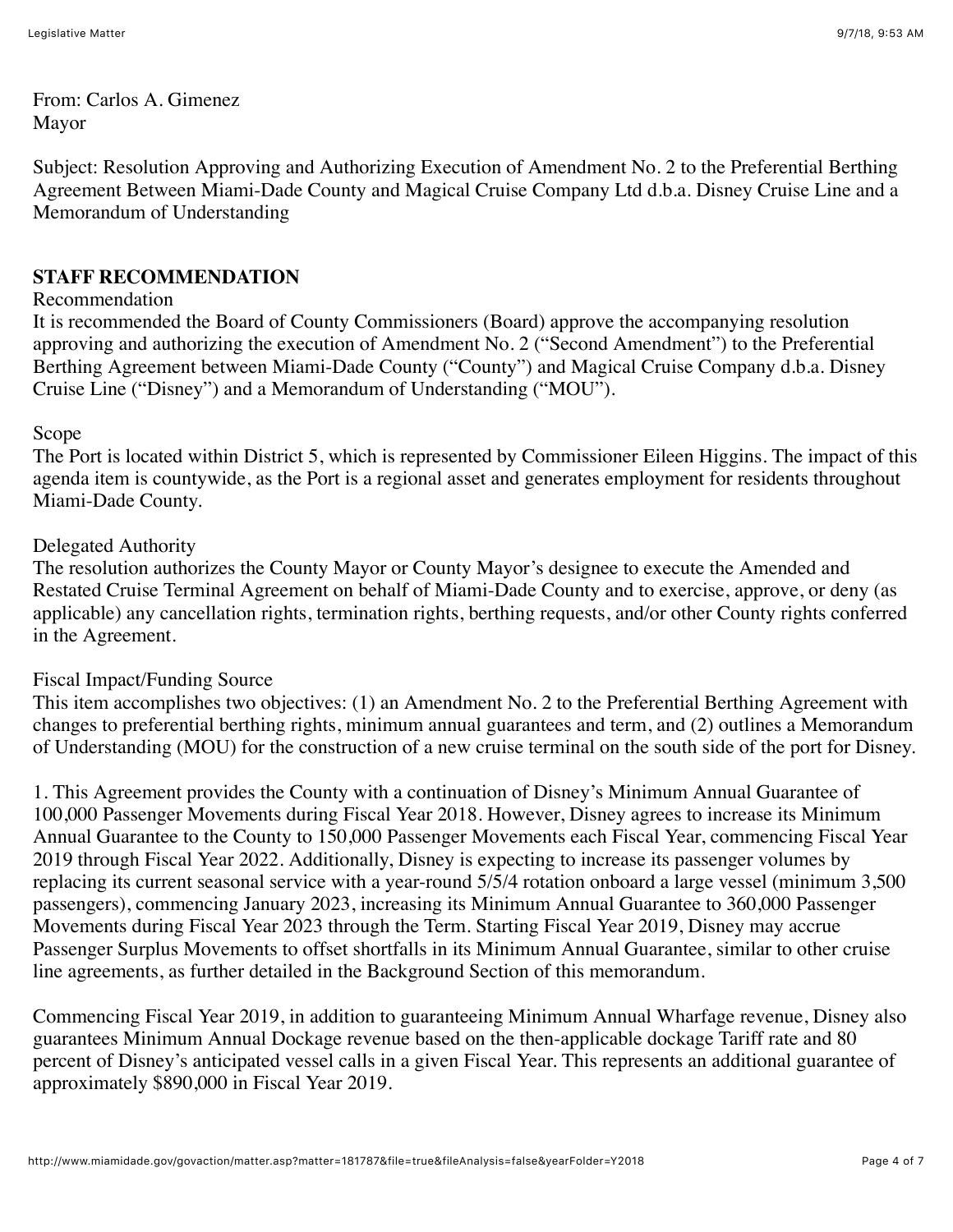The Agreement is expected to generate \$2.7 million in gross revenues during Fiscal Year 2019, based on Minimum Annual Guarantees and shall increase by three percent each year through Fiscal Year 2022. Upon the start of the year-round 5/5/4 service, the County is expected to generate \$7.2 million in FY 2023.

The County shall continue to provide Disney a share of its parking revenue, expected to be approximately \$465,000 during Fiscal Year 2019, as provided for with other cruise line agreements.

2. The MOU between the Parties outlines the intention to increase Disney's berthing capacity at PortMiami by offering it a first right to enter into negotiation for the potential development of a new Terminal Project located on the south side of the Port, to the east of existing Terminal J. Such facility will allow the Port to expand its cruise business by allowing Disney to homeport the large Disney vessels capable of carrying 3,500+ passengers. The project is further explained in the Background section of this memorandum.

Disney is current on all its financial obligations to the Port and their account is in good standing.

## Track Record/Monitor

The Seaport Department staff members responsible for monitoring the Second Amendment are Juan Kuryla, Port Director and CEO; Hydi Webb, Deputy Director; and Basil Binns II, Assistant Director.

## Background

Magical Cruise Company Ltd., d.b.a. Disney Cruise Line, is a family-inspired vacation company. The cruise line, headquartered in London, United Kingdom, currently operates a fleet of four vessels with another three vessels on schedule for delivery by 2023.

On November 20, 2012, the Board approved Resolution No. R-987-12, which authorized the execution of a Preferential Berthing Agreement with Disney. The agreement had a two-year term, with two one-year renewal options. The Agreement has been profitable for both parties as it has provided the Port with guaranteed passenger volumes and revenues in exchange for preferential berthing rights at Terminal F and a parking revenue incentive for Disney.

On December 1, 2015, the Board approved Amendment No. 1 via Resolution No. R-1080-15, which authorized the extension of the base agreement by two years, with a one-year renewal option. The Amendment, which will expire September 30, 2018, guarantees preferential berthing rights at Terminal F and a parking revenue incentive in exchange for guaranteed passenger volumes and revenues.

Due to its success and an aggressive new-build program, Disney continues to seek growth at PortMiami. With three new vessels on order through 2023, the cruise line desires to homeport a large vessel year-round at PortMiami, commencing January 2023, on a 5/5/4 rotation, and a second large vessel starting seasonally January 2024, on a 3/4 rotation.

Responding to the opportunity to grow its presence in Miami, this proposed Amendment No. 2 to the Agreement is respectfully recommended for approval. Under the proposed terms, Disney commits the following to the County:

• Passenger Guarantees will remain at a minimum of 100,000 Passengers Movements during Fiscal Year 2018, and increase to 150,000 minimum Passenger Movements for every Fiscal Year from Fiscal Year 2019 to Fiscal Year 2022. Upon the start of its new year-round service, the Minimum Annual Guarantee shall increase to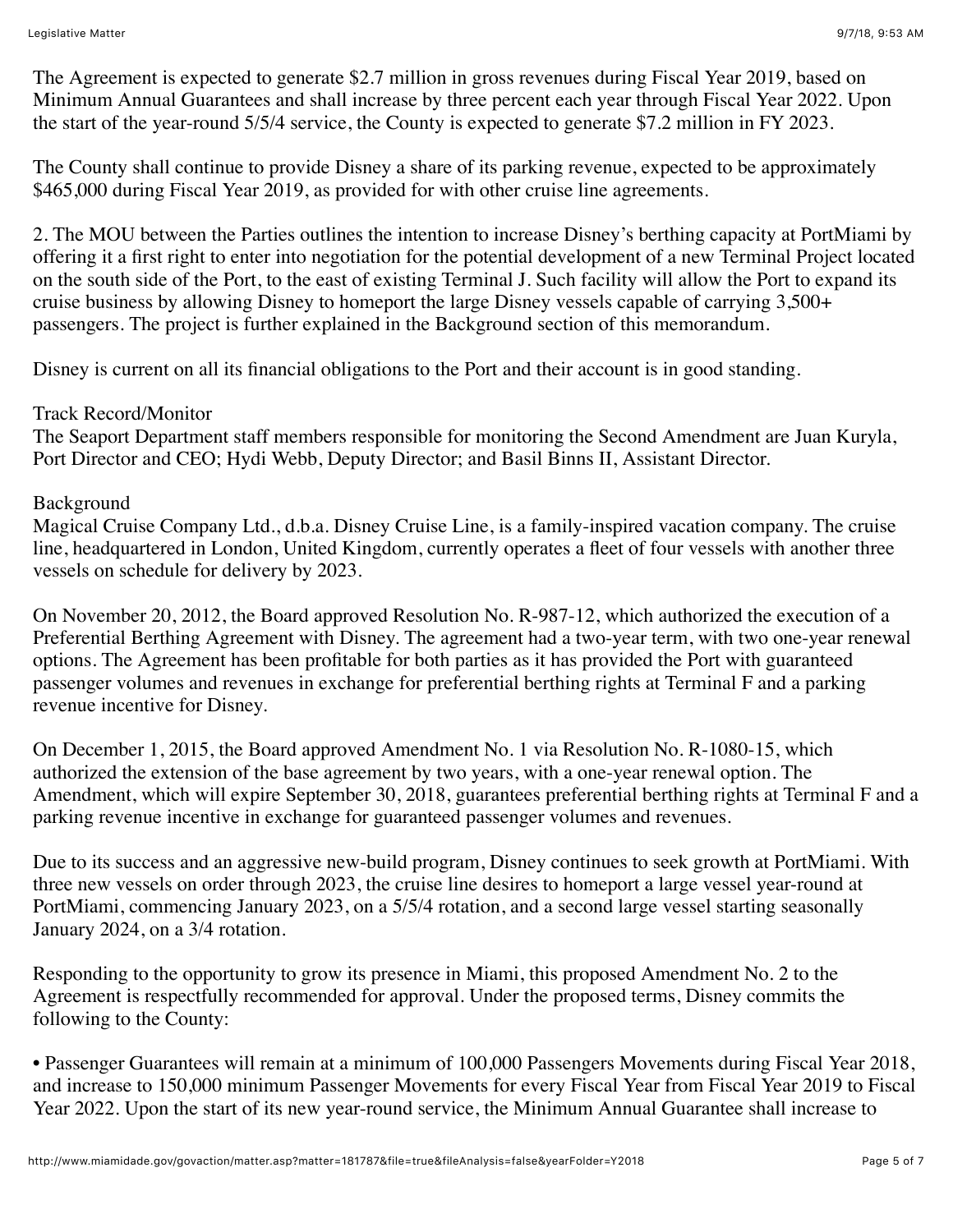360,000 Passenger Movements during Fiscal Year 2023 through the Term (April 30, 2024).

• Commencing Fiscal Year 2019, Disney shall guarantee Minimum Annual Dockage revenue calculated based on the then-existing dockage Tariff rate times the Disney vessel's gross registered tonnage, times the anticipated annual vessel calls, times .80 (80 percent "Minimum Annual Dockage Guarantee").

In order for the Port to receive this pledge, Disney will receive the following incentives:

• Disney shall have year-round preferential berthing rights at Terminal F on Sundays during Fiscal Years 2018 and 2019, and rights at New Terminal C on Saturdays, commencing Fiscal Year 2020 through the Term. o The New Terminal B project, initially slated to be complete on November 9, 2019 has been delayed (currently projected for completion on February 10, 2018). Disney agrees to share use of the existing terminals B and C and the facilities that support their operations, berthing its vessel at existing Terminal C, (with the use of only one Port passenger boarding bridge) until New Terminal B is complete.

• Disney may accrue and carry forward up to 150,000 Passenger Moves starting Fiscal Year 2019 to offset shortfalls in its Minimum Annual Guarantee. Disney shall be limited to using a maximum of 75,000 Passenger Movements in any Fiscal Year and within two consecutive Fiscal Years.

• Disney shall continue to receive a parking incentive based on the proportion of Disney multi-day cruise embarkations at the Port to total multi-day cruise embarkations at the Port during the Term. This incentive is similar to other cruise line agreements with the County.

In addition to this Amendment to the Preferential Berthing Rights Agreement, the Parties have agreed to enter into an MOU, attached as Exhibit B to the Amendment. Under the MOU, Disney will have the first right to enter into negotiations with PortMiami for the purpose of agreeing upon a binding development and preferential use agreement (subject to Board approval before it becomes effective) with respect to a potential new cruise terminal on the south side of PortMiami, east of the existing Terminal J. In addition, the MOU also grants Disney the first right to negotiate preferential berthing rights for Sundays at Terminal J, commencing in 2024.

Such binding agreement would include all specifics of the project (i.e., financing commitments, (including the implementation of a passenger capital recovery surcharge) and construction deadlines, with a goal of commencing vessel operations by December 2023) and would also entail amendment of the existing Terminal Usage Agreement to provide for, among other things, modification of Disney's Minimum Annual Guarantees, Preferential Berthing Rights, Marketing Incentives, and financing commitments.

Disney intends for the prospective new terminal to serve as a homeport to its large Disney vessels capable of carrying 3,500+ passengers. Construction would include a cruise ship pier complex capable of accommodating vessels up to 1,150 feet in length in a homeport operational capacity, including a rehabilitated bulkhead and apron, terminal complex, provision staging and loading areas, bus and taxi staging areas, and a parking garage of a suitable size.

Before construction of Disney's proposed terminal is possible, it will be necessary to successfully complete the previously announced widening of the ship channel and turning basin on the south side of the Port for cargo and cruise usage, and the acquisition of rights to the necessary cargo land, currently under lease to Seaboard Marine. If construction of the prospective new terminal is not viable or unsuitable, the parties may explore